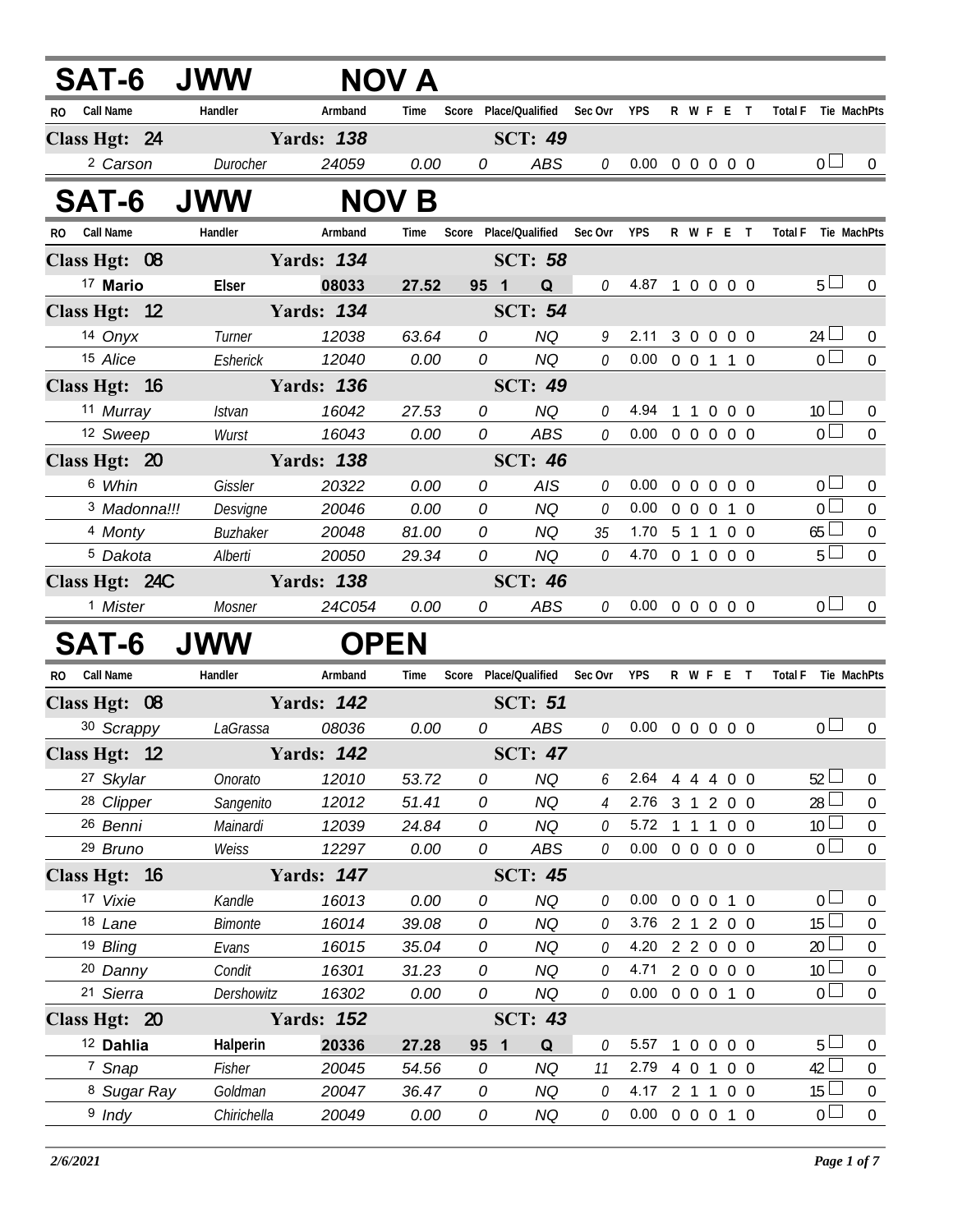|           | 10 Rylee                 | Russo          | 20051             | 60.39 | 0                     |                         | <b>NQ</b>      | 17      | 2.52                       | 4              | $\overline{1}$    | $\mathbf 0$       | $0\quad 0$     | $59 \Box$       | $\overline{0}$   |
|-----------|--------------------------|----------------|-------------------|-------|-----------------------|-------------------------|----------------|---------|----------------------------|----------------|-------------------|-------------------|----------------|-----------------|------------------|
|           | 13 Bronco Billy          | <b>Bartell</b> | 20226             | 21.66 | 0                     |                         | <b>NQ</b>      | 0       | 7.02                       |                |                   | 0 0 2 0 0         |                | $\overline{0}$  | $\overline{0}$   |
|           | 11 Nitro                 | Chernack       | 20325             | 28.84 | 0                     |                         | <b>NQ</b>      | 0       | 5.27                       |                |                   | 0 1 0 0 0         |                | $5\Box$         | $\mathbf 0$      |
|           | <sup>6</sup> Bear        | Caffrey        | 20019             | 0.00  | 0                     |                         | <b>ABS</b>     | 0       | 0.00                       |                |                   | 0 0 0 0 0         |                | $\overline{0}$  | $\mathbf 0$      |
|           | Class Hgt: 24            |                | <b>Yards: 152</b> |       |                       |                         | <b>SCT: 46</b> |         |                            |                |                   |                   |                |                 |                  |
|           | <sup>3</sup> Journey     | Wirkowski      | 24022             | 24.68 | 100                   | $\mathbf 1$             | Q              | 0       | 6.16                       |                | $0\quad 0$        | $0\quad 0\quad 0$ |                | 0 <sub>0</sub>  | $\mathbf{0}$     |
|           | <sup>5</sup> Kronk       | Matzke         | 24342             | 30.36 | 100                   | $\overline{2}$          | Q              | 0       | 5.01                       |                | $0\quad 0$        | $\overline{0}$    | 0 <sub>0</sub> | 0 <sub>0</sub>  | $\boldsymbol{0}$ |
|           | <sup>2</sup> Chaos       | Koster         | 24020             | 44.30 | 0                     |                         | <b>NQ</b>      | 0       | 3.43                       |                | $2 1 0$           |                   | $0\quad 0$     | $15\square$     | $\mathbf 0$      |
|           | 4 Wizard                 | Armstrong      | 24053             | 40.73 | 0                     |                         | <b>NQ</b>      | 0       | 3.73                       | 1 1 1          |                   |                   | $0\quad 0$     | 10 <sup>1</sup> | $\mathbf 0$      |
|           | Class Hgt: 24C           |                | <b>Yards: 152</b> |       |                       |                         | <b>SCT: 43</b> |         |                            |                |                   |                   |                |                 |                  |
|           | <sup>1</sup> Sadé        | Desvigne       | 24C055            | 0.00  | 0                     |                         | <b>NQ</b>      | 0       | $0.00 \t0 \t0 \t0 \t1 \t0$ |                |                   |                   |                | 0 <sub>0</sub>  | $\overline{0}$   |
|           | SAT-6                    | <b>JWW</b>     | EX                |       |                       |                         |                |         |                            |                |                   |                   |                |                 |                  |
| <b>RO</b> | <b>Call Name</b>         | Handler        | Armband           | Time  | Score Place/Qualified |                         |                | Sec Ovr | <b>YPS</b>                 |                |                   | R W F E T         |                | <b>Total F</b>  | Tie MachPts      |
|           | Class Hgt: 08            |                | <b>Yards: 163</b> |       |                       |                         | <b>SCT: 53</b> |         |                            |                |                   |                   |                |                 |                  |
|           | 172 Harry                | Johnson        | 08286             | 36.89 | 100                   | $\overline{\mathbf{1}}$ | Q              | 0       | 4.42                       | $\overline{0}$ | $\overline{0}$    | $\overline{0}$    | $0\quad 0$     | 0 <sub>0</sub>  | $\mathbf{0}$     |
|           | 176 ZoomZoom             | LaGrassa       | 08295             | 37.25 | 100                   | $\overline{2}$          | Q              | 0       | 4.38                       |                | $0\quad 0\quad 0$ |                   | $0\quad 0$     | 0 <sup>2</sup>  | $\overline{0}$   |
|           | 174 Tyler                | Zipperer       | 08289             | 39.96 | 100 3                 |                         | Q              | 0       | 4.08                       |                |                   | 00000             |                | $\overline{0}$  | $\mathbf{0}$     |
|           | 173 Bonnie               | Dare           | 08287             | 0.00  | 0                     |                         | <b>NQ</b>      | 0       | 0.00                       |                |                   | 0 0 0 1 0         |                | 0 <sub>0</sub>  | $\overline{0}$   |
|           | 175 Dice                 | Von Essen      | 08290             | 0.00  | 0                     |                         | <b>NQ</b>      | 0       | 0.00                       |                |                   | 0 0 0 1 0         |                | $\overline{0}$  | $\overline{0}$   |
|           | Class Hgt: 12            |                | <b>Yards: 163</b> |       |                       |                         | <b>SCT: 50</b> |         |                            |                |                   |                   |                |                 |                  |
|           | 140 BB                   | <b>Visco</b>   | 12296             | 31.73 | 0                     |                         | <b>NQ</b>      | 0       | 5.14 1 1 0 0 0             |                |                   |                   |                | 10 <sup>1</sup> | $\mathbf{0}$     |
|           | 142 Jennie               | Griffett       | 12300             | 43.33 | 0                     |                         | <b>NQ</b>      | 0       | 3.76                       |                |                   | 1 0 0 0 0         |                | $5\Box$         | $\mathbf 0$      |
|           | 141 Kindle               | Potosky        | 12299             | 0.00  | 0                     |                         | <b>ABS</b>     | 0       | 0.00                       |                |                   | 0 0 0 0 0         |                | 0 <sub>0</sub>  | $\mathbf{0}$     |
|           | Class Hgt: 16            |                | <b>Yards: 168</b> |       |                       |                         | <b>SCT: 48</b> |         |                            |                |                   |                   |                |                 |                  |
|           | 97 SnapShot              | Johnson        | 16318             | 26.25 | 100                   | $\mathbf 1$             | Q              | 0       | 6.40                       | $\overline{0}$ | $\overline{0}$    | $0\quad 0\quad 0$ |                | 0 <sub>0</sub>  | $\overline{0}$   |
|           | 92 Phoebe-Simon Desvigne |                | 16307             | 26.85 | 100 2                 |                         | Q              | 0       | 6.26                       |                | $0\quad 0\quad 0$ |                   | $0\quad 0$     | 0 <sub>0</sub>  | $\overline{0}$   |
|           | 90 Emphi                 | Claereboudt    | 16305             | 36.93 | 0                     |                         | <b>NQ</b>      | 0       | 4.55                       |                |                   | 10000             |                | $5+$            | $\mathbf 0$      |
|           | 91 Yogi Bear             | Paicer         | 16306             | 0.00  | 0                     |                         | <b>NQ</b>      | 0       | 0.00                       |                |                   | 0 0 0 1 0         |                | 0 L             | $\mathbf 0$      |
|           | 93 Spinner               | Fluet          | 16309             | 0.00  | 0                     |                         | <b>NQ</b>      | 0       | 0.00                       |                |                   | 0 0 0 1 0         |                | 0 <sub>0</sub>  | 0                |
|           | 94 Quicksilver           | Dershowitz     | 16310             | 42.07 | 0                     |                         | <b>NQ</b>      | 0       | 3.99                       |                |                   | 2 1 1 0 0         |                | 15 <sup>L</sup> | $\overline{0}$   |
|           | 95 Bowie                 | Machuca        | 16312             | 0.00  | 0                     |                         | <b>NQ</b>      | 0       | 0.00                       |                |                   | 0 0 0 1 0         |                | 0 <sub>0</sub>  | $\boldsymbol{0}$ |
|           | 96 Neutrino              | Reichert       | 16313             | 0.00  | 0                     |                         | <b>NQ</b>      | 0       | 0.00                       |                |                   | 0 0 0 1 0         |                | 0 <sub>0</sub>  | $\boldsymbol{0}$ |
|           | Class Hgt: 20            |                | <b>Yards: 172</b> |       |                       |                         | <b>SCT: 46</b> |         |                            |                |                   |                   |                |                 |                  |
|           | 54 Zorro                 | Davidheiser    | 20324             | 30.00 | 100 1                 |                         | Q              | 0       | 5.73                       |                |                   | 0 0 0 0 0         |                | 0 <sub>0</sub>  | $\mathbf 0$      |
|           | 55 Nala                  | <b>Bisesti</b> | 20328             | 45.82 | 100 <sub>2</sub>      |                         | Q              | 0       | 3.75                       |                |                   | 0 0 0 0 0         |                | $0-$            | 0                |
|           | 52 Elf                   | Esherick       | 20321             | 45.16 | 0                     |                         | <b>NQ</b>      | 0       | 3.81                       |                |                   | 2 2 2 0 0         |                | 20 <sup>L</sup> | $\boldsymbol{0}$ |
|           | 56 Chevy                 | Calabrese      | 20330             | 59.88 | 0                     |                         | <b>NQ</b>      | 13      | 2.87                       |                |                   | 3 0 0 0 0         |                | 54              | 0                |
|           | 51 Switch                | Burton         | 20331             | 32.73 | 0                     |                         | <b>NQ</b>      | 0       | 5.26                       |                |                   | 1 0 0 0 0         |                | 5 <sub>1</sub>  | $\boldsymbol{0}$ |
|           | 57 Kimba                 | <b>Busacca</b> | 20332             | 37.46 | 0                     |                         | <b>NQ</b>      | 0       | 4.59                       |                |                   | 3 1 2 0 0         |                | 20              | 0                |
|           | 53 Jazz                  | Zislin         | 20323             | 0.00  | 0                     |                         | ABS            | 0       | $0.00 \t0 \t0 \t0 \t0 \t0$ |                |                   |                   |                | $0\perp$        | $\boldsymbol{0}$ |
|           | Class Hgt: 24            |                | <b>Yards: 172</b> |       |                       |                         | <b>SCT: 48</b> |         |                            |                |                   |                   |                |                 |                  |
|           | 16 Peter Pan             | Megna          | 24340             | 28.24 | 100 1                 |                         | Q              | 0       | 6.09                       |                |                   | 0 0 0 0 0         |                | 0 <sub>1</sub>  | $\overline{0}$   |
|           | 15 Tsavo                 | <b>Odgers</b>  | 24339             | 63.02 | 0                     |                         | NQ             | 15      | 2.73 2 1 0 0 0             |                |                   |                   |                | $60$ $\Box$     | $\overline{0}$   |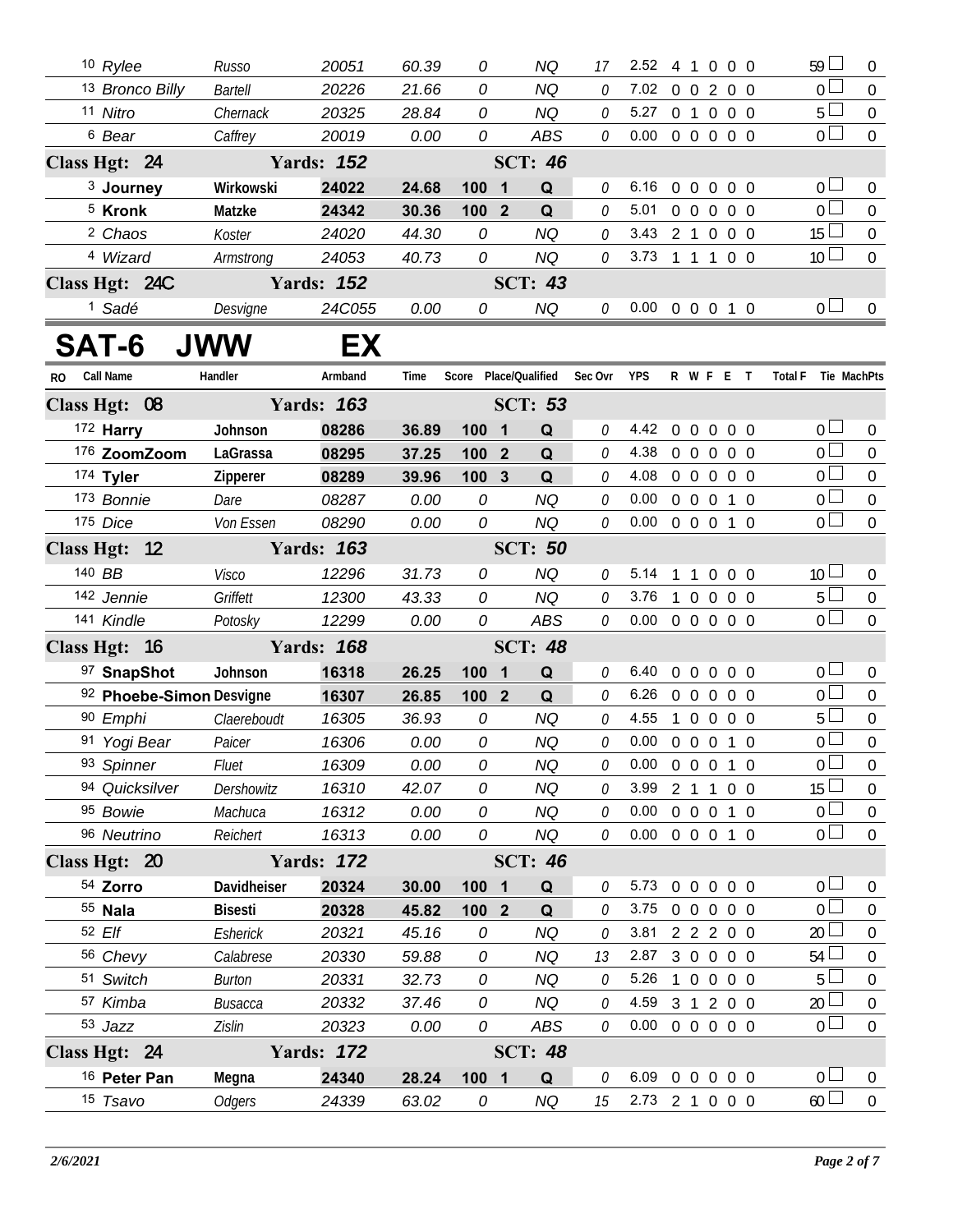|     | <b>SAT-6</b>     | <b>JWW</b>      | MAS               |       |                       |                |             |               |                |                  |                   |                  |                   |            |                               |                  |
|-----|------------------|-----------------|-------------------|-------|-----------------------|----------------|-------------|---------------|----------------|------------------|-------------------|------------------|-------------------|------------|-------------------------------|------------------|
| RO. | <b>Call Name</b> | Handler         | Armband           | Time  | Score Place/Qualified |                |             | Sec Ovr       | <b>YPS</b>     |                  |                   |                  | R W F E T         |            | <b>Total F</b><br>Tie MachPts |                  |
|     | Class Hgt: 08    |                 | <b>Yards: 163</b> |       |                       | <b>SCT: 53</b> |             |               |                |                  |                   |                  |                   |            |                               |                  |
|     | 164 Gabby        | Samuels         | 08130             | 25.85 | 100                   | $\blacksquare$ | Q           | 0             | 6.31           |                  | $0\quad 0\quad 0$ |                  | $0\quad 0$        |            | 0 <sup>1</sup>                | 27               |
|     | 151 Dot          | Rotelle         | 08113             | 27.35 | 100 2                 |                | Q           | 0             | 5.96           | $\overline{0}$   | $\overline{0}$    | $\boldsymbol{0}$ | $0\quad 0$        |            | 0 <sup>L</sup>                | 25               |
|     | 166 Dart         | Rotelle         | 08132             | 30.55 | 100                   | $\mathbf{3}$   | Q           | 0             | 5.34           |                  | $0\quad 0$        | $\overline{0}$   |                   | $0\quad 0$ | 0 <sup>1</sup>                | 22               |
|     | 153 Arrow        | Wang            | 08115             | 30.96 | 100 4                 |                | Q           | 0             | 5.26           | $\overline{0}$   |                   | $0\quad 0$       | $0\quad 0$        |            | 0 <sub>0</sub>                | 22               |
|     | 169 Bonus        | Rotelle         | 08288             | 33.90 | 100                   |                | Q           | 0             | 4.81           |                  | $0\quad 0$        | $\overline{0}$   |                   | $0\quad 0$ | 0 <sub>l</sub>                | 19               |
|     | 170 Willow       | Wang            | 08125             | 35.12 | 100                   |                | Q           | 0             | 4.64           | $\overline{0}$   | $\overline{0}$    | $\overline{0}$   | $0\quad 0$        |            | 0 <sub>0</sub>                | 17               |
|     | 154 Victor       | Cuzzolino       | 08116             | 35.93 | 100                   |                | Q           | 0             | 4.54           |                  | $0\quad 0\quad 0$ |                  |                   | $0\quad 0$ | 0 <sup>1</sup>                | 17               |
|     | 152 Pop-Tart     | Scheiner        | 08114             | 36.66 | 100                   |                | Q           | 0             | 4.45           |                  | $0\quad 0\quad 0$ |                  | $0\quad 0$        |            | 0 <sub>0</sub>                | 16               |
|     | 162 Helix        | Zink            | 08128             | 41.84 | 100                   |                | Q           | 0             | 3.90           | $\overline{0}$   | $\overline{0}$    | $\overline{0}$   |                   | $0\quad 0$ | $\overline{0}$                | 11               |
|     | 158 Louis        | <b>Samuels</b>  | 08121             | 42.81 | 100                   |                | Q           | 0             | 3.81           | $\overline{0}$   | $\overline{0}$    | $\overline{0}$   | $0\quad 0$        |            | 0 <sub>l</sub>                | 10               |
|     | 161 <b>Nash</b>  | Spence          | 08127             | 43.64 | 100                   |                | Q           | 0             | 3.74           |                  | $0\quad 0$        | $\overline{0}$   |                   | $0\quad 0$ | 0 <sup>1</sup>                | 9                |
|     | 167 <b>Finn</b>  | Cooper          | 08133             | 44.36 | 100                   |                | Q           | 0             | 3.67           | $\boldsymbol{0}$ | $\overline{0}$    | $\overline{0}$   | 0 <sub>0</sub>    |            | 0 <sub>0</sub>                | 8                |
|     | 159 Captain      | Martinez        | 08122             | 49.49 | 100                   |                | Q           | 0             | 3.29           |                  | $0\quad 0$        |                  | $0\quad 0\quad 0$ |            | 0 <sub>l</sub>                | $\mathfrak{Z}$   |
|     | 155 Oz           | Cooper          | 08117             | 46.75 | 0                     |                | <b>NQ</b>   | 0             | 3.49           |                  | 2 <sub>2</sub>    | $\mathbf{1}$     | $0\quad 0$        |            | 20 <sub>2</sub>               | $\mathbf 0$      |
|     | 156 Shaina       | Doret           | 08118             | 0.00  | 0                     |                | <b>NQ</b>   | 0             | 0.00           |                  | $0\quad 0\quad 0$ |                  |                   | 1 0        | 0 <sub>0</sub>                | $\boldsymbol{0}$ |
|     | 157 Yodee        | Cioffi-Parker   | 08120             | 0.00  | 0                     |                | <b>NQ</b>   | 0             | 0.00           | $\overline{0}$   |                   |                  | $0 \t0 \t1 \t0$   |            | 0 <sub>0</sub>                | $\mathbf 0$      |
|     | 160 Brigitta     | Leonard         | 08124             | 0.00  | 0                     |                | <b>NQ</b>   | 0             | 0.00           |                  | $0\quad 0\quad 0$ |                  |                   | $1\quad0$  | 0 <sub>0</sub>                | $\mathbf 0$      |
|     | 163 Piper        | Cuzzolino       | 08129             | 50.56 | 0                     |                | <b>NQ</b>   | 0             | 3.22           | 3 1              |                   | 2                | $0\quad 0$        |            | 20 <sup>2</sup>               | $\boldsymbol{0}$ |
|     | 150 Brazen       | Thompson        | 08135             | 41.26 | 0                     |                | <b>NQ</b>   | 0             | 3.95           |                  | $0\quad 0$        | $\mathbf{1}$     |                   | $0\quad 0$ | $\overline{0}$                | $\boldsymbol{0}$ |
|     | 168 Kid          | Powers          | 08136             | 54.15 | 0                     |                | <b>NQ</b>   | $\mathcal{I}$ | 3.01           |                  |                   |                  | 0 0 0 0 0         |            | 3 <sup>L</sup>                | $\boldsymbol{0}$ |
|     | 171 Bing         | Gissler         | 08293             | 0.00  | 0                     |                | <b>NQ</b>   | 0             | 0.00           |                  | $0\quad 0\quad 0$ |                  |                   | $1\quad0$  | 0 <sub>0</sub>                | $\boldsymbol{0}$ |
|     | 165 Koga         | Kato            | 08131             | 0.00  | 0                     |                | <b>ABS</b>  | 0             | 0.00           | 0 0 0 0 0        |                   |                  |                   |            | 0 <sub>0</sub>                | $\mathbf 0$      |
|     | Class Hgt: 12    |                 | <b>Yards: 163</b> |       |                       | <b>SCT: 50</b> |             |               |                |                  |                   |                  |                   |            |                               |                  |
|     | 118 Shameless    | Johnson         | 12143             | 28.07 | 100                   | 1              | Q           | 0             | 5.81           |                  |                   |                  | 00000             |            | 0 L                           | 21               |
|     | 127 Dodge        | Rotelle         | 12154             | 29.18 | 100 2                 |                | $\mathbf Q$ | 0             | 5.59           |                  |                   |                  | 0 0 0 0 0         |            | 0 <sup>L</sup>                | 20               |
|     | 130 Dot D        | Sizemore        | 12161             | 29.20 | 100 3                 |                | Q           | 0             | 5.58 0 0 0 0 0 |                  |                   |                  |                   |            | $0\,$                         | 20               |
|     | 120 Ditto        | Prekop          | 12145             | 32.24 | 100 4                 |                | Q           | 0             | 5.06           | 00000            |                   |                  |                   |            | 0 L                           | 17               |
|     | 116 Breeze       | Karp            | 12141             | 32.99 | 100                   |                | Q           | 0             | 4.94           |                  | $0\quad 0\quad 0$ |                  |                   | $0\quad 0$ | 0 l                           | 17               |
|     | 114 Spice        | Esherick        | 12157             | 33.26 | 100                   |                | Q           | 0             | 4.90           |                  |                   |                  | 00000             |            | 0 <sup>L</sup>                | 16               |
|     | 132 Darla        | McCay           | 12163             | 34.16 | 100                   |                | Q           | 0             | 4.77           |                  |                   |                  | 0 0 0 0 0         |            | 0 l                           | 15               |
|     | 113 OBX          | Kellar          | 12139             | 35.63 | 100                   |                | Q           | 0             | 4.57           |                  |                   |                  | 0 0 0 0 0         |            | 0 <sup>L</sup>                | 14               |
|     | 125 Roger        | Fitzgerald      | 12152             | 36.65 | 100                   |                | Q           | 0             | 4.45           |                  |                   |                  | 0 0 0 0 0         |            | 0 L                           | 13               |
|     | 115 Rue          | Mikita-Kaufhol  | 12140             | 37.33 | 100                   |                | Q           | 0             | 4.37           | 0 0 0 0 0        |                   |                  |                   |            | 0 <sub>0</sub>                | 12               |
|     | 137 Peregrine    | Johnson         | 12170             | 38.05 | 100                   |                | Q           | 0             | 4.28           |                  |                   |                  | 00000             |            | 0 <sub>l</sub>                | 11               |
|     | $119$ Bella      | <b>Bintliff</b> | 12144             | 41.86 | 100                   |                | Q           | 0             | 3.89           | 0 0 0 0 0        |                   |                  |                   |            | 0 <sub>0</sub>                | 8                |
|     | 133 Gromit       | <b>Esherick</b> | 12160             | 43.59 | 100                   |                | Q           | 0             | 3.74 0 0 0 0 0 |                  |                   |                  |                   |            | 0 L                           | 6                |
|     | 135 Pippi        | Cornelius       | 12166             | 43.71 | 100                   |                | Q           | 0             | 3.73 0 0 0 0 0 |                  |                   |                  |                   |            | 0 <sup>L</sup>                | $\boldsymbol{6}$ |
|     | 111 Tressa       | Griffett        | 12137             | 46.17 | 100                   |                | Q           | 0             | 3.53           | $\overline{0}$   | $\overline{0}$    |                  | $0\quad 0\quad 0$ |            | 0 L                           | 3                |
|     | 112 Merlin       | LaGrassa        | 12138             | 54.04 | 0                     |                | <b>NQ</b>   | 4             | 3.02 0 0 0 0 0 |                  |                   |                  |                   |            | 12 <sup>°</sup>               | $\boldsymbol{0}$ |
|     | 117 Angie        | Schmidt         | 12142             | 0.00  | 0                     |                | <b>NQ</b>   | 0             | 0.00           | $\overline{0}$   |                   | $0\quad 0$       |                   | 1 0        | 0 L                           | $\boldsymbol{0}$ |
|     | 121 Victory      | Marlow          | 12147             | 36.10 | 0                     |                | <b>NQ</b>   | 0             | $4.52 \quad 1$ |                  |                   |                  | 0 0 0 0           |            | 5 <sup>1</sup>                | $\mathbf 0$      |
|     | 123 Ruckus       | Summersgill     | 12150             | 30.97 | 0                     |                | NQ          | 0             | $5.26$ 1       |                  |                   |                  | 0 0 0 0           |            | 5 <sub>1</sub>                | $\mathbf 0$      |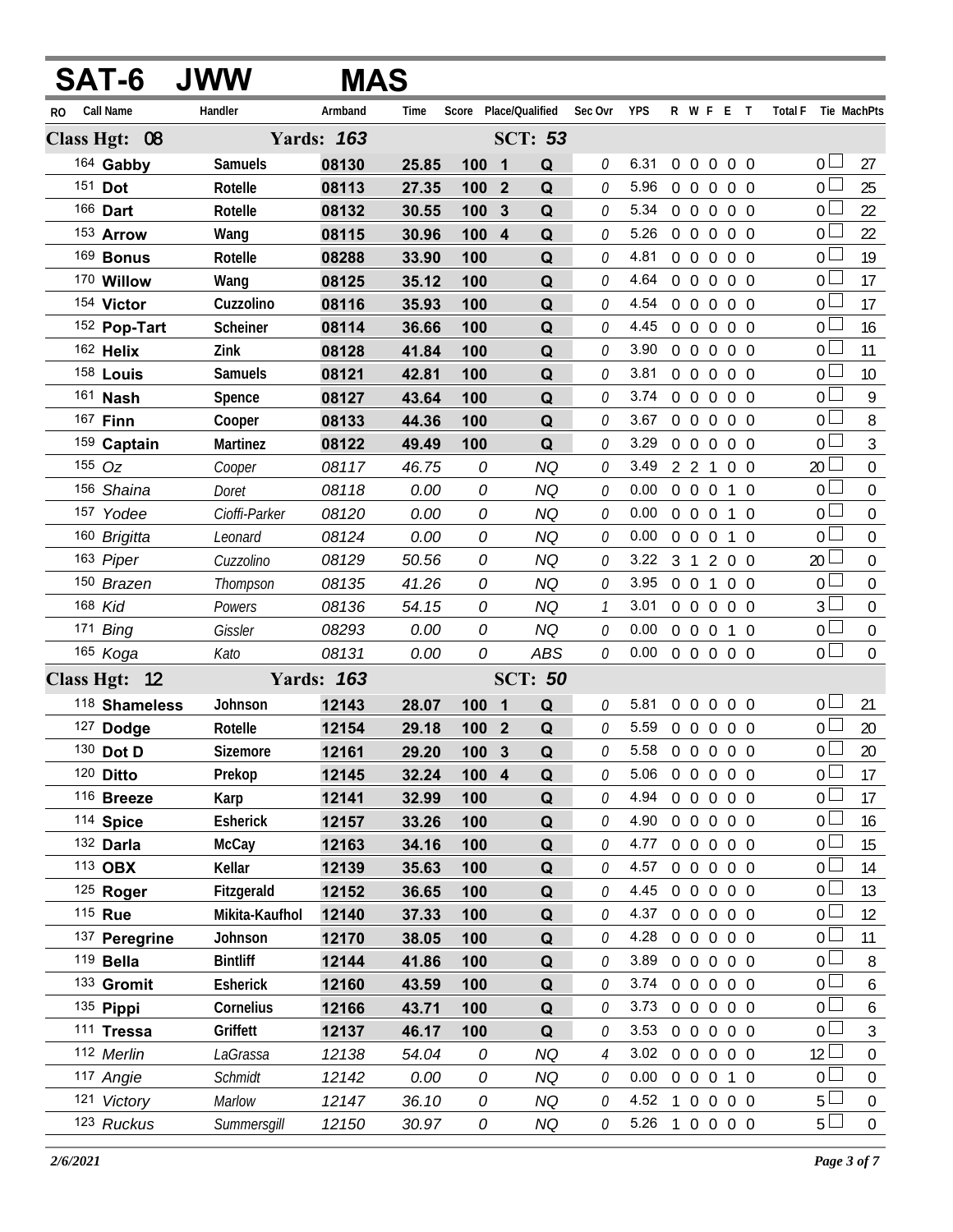| 124 Trek               | Wiechmann       | 12151             | 28.56 | 0                | <b>NQ</b>         | 0 | 5.71                       |                | $0 \quad 0 \quad 3$              | $0\quad 0$ | 0 <sub>0</sub>  | $\overline{0}$   |
|------------------------|-----------------|-------------------|-------|------------------|-------------------|---|----------------------------|----------------|----------------------------------|------------|-----------------|------------------|
| 128 Willie             | Mikita-Kaufhold | 12158             | 54.28 | 0                | <b>NQ</b>         | 4 | 3.00                       | $\mathbf{1}$   | $0\quad 0$                       | $0\quad 0$ | 17              | $\overline{0}$   |
| 131 Surfer Dude        | Gilmer          | 12162             | 47.59 | 0                | <b>NQ</b>         | 0 | 3.43                       |                | $0\quad 0\quad 0$                | 1 0        | $\overline{0}$  | $\overline{0}$   |
| 134 Beau               | Preston         | 12165             | 35.41 | 0                | <b>NQ</b>         | 0 | 4.60                       | 2 1            | $\mathbf{1}$                     | $0\quad 0$ | 15 <sup>L</sup> | $\overline{0}$   |
| 139 Spark              | <b>Bintliff</b> | 12172             | 27.90 | 0                | <b>NQ</b>         | 0 | 5.84                       | $\mathbf{1}$   | $\overline{0}$<br>$\mathbf 0$    | $0\quad 0$ | 5 <sup>1</sup>  | $\mathbf 0$      |
| 122 Tamiah             | Marsh           | 12148             | 0.00  | 0                | ABS               | 0 | 0.00                       | $\overline{0}$ |                                  | 0 0 0 0    | $0-$            | $\mathbf 0$      |
| 126 Misha              | <b>Szakacs</b>  | 12153             | 0.00  | 0                | ABS               | 0 | 0.00                       | $0\quad 0$     | $\overline{0}$                   | $0\quad 0$ | 0 <sub>0</sub>  | $\mathbf 0$      |
| 129 Ta-Da!             | Mount           | 12159             | 0.00  | 0                | ABS               | 0 | 0.00                       | $\overline{0}$ | $\overline{0}$<br>$\overline{0}$ | $0\quad 0$ | $0-$            | $\mathbf 0$      |
| 136 Grace              | Albrizio        | 12168             | 0.00  | 0                | ABS               | 0 | 0.00                       |                | $0\quad 0\quad 0$                | $0\quad 0$ | 0 <sub>0</sub>  | $\mathbf 0$      |
| 138 Peak               | <b>Schmidt</b>  | 12171             | 0.00  | 0                | ABS               | 0 | 0.00                       |                |                                  | 0 0 0 0 0  | 0 <sub>1</sub>  | $\mathbf 0$      |
| Class Hgt: 16          |                 | <b>Yards: 168</b> |       |                  | <b>SCT: 48</b>    |   |                            |                |                                  |            |                 |                  |
| 79 Figment             | Vargas          | 16201             | 24.69 | 100              | Q<br>1            | 0 | 6.80                       | $\overline{0}$ | $0\quad 0$                       | $0\quad 0$ | 0 l             | 23               |
| 86 ReCon               | <b>Brown</b>    | 16314             | 25.59 | 100 <sub>2</sub> | Q                 | 0 | 6.57                       | $\overline{0}$ | $0\quad 0$                       | $0\quad 0$ | 0 <sup>L</sup>  | 22               |
| <sup>76</sup> Rigby    | Suttner         | 16196             | 26.16 | 100              | $\mathbf{3}$<br>Q | 0 | 6.42                       |                | $0\quad 0\quad 0$                | $0\quad 0$ | $\mathbf 0$     | 21               |
| 80 Daisy               | Evans           | 16202             | 26.31 | 100 4            | Q                 | 0 | 6.39                       |                | $0\quad 0\quad 0$                | $0\quad 0$ | 0 <sup>L</sup>  | 21               |
| 71 Shelby              | Sparrow         | 16185             | 29.56 | 100              | Q                 | 0 | 5.68                       | $0\quad 0$     | $\overline{0}$                   | $0\quad 0$ | $\overline{0}$  | 18               |
| 75 Tucker              | Powell          | 16193             | 29.98 | 100              | Q                 | 0 | 5.60                       |                |                                  | 00000      | $0-$            | 18               |
| 72 Joyful              | Lee             | 16187             | 31.28 | 100              | Q                 | 0 | 5.37                       |                |                                  | 00000      | 0 L             | 16               |
| 65 Joey                | Albrizio        | 16176             | 34.21 | 100              | Q                 | 0 | 4.91                       |                |                                  | 00000      | 0 <sub>0</sub>  | 13               |
| 62 Shine               | Harrington      | 16173             | 37.09 | 100              | Q                 | 0 | 4.53                       |                |                                  | 00000      | $0-$            | 10 <sup>°</sup>  |
| 73 Silk                | Esherick        | 16191             | 39.77 | 100              | Q                 | 0 | 4.22 0 0 0 0 0             |                |                                  |            | 0 <sub>0</sub>  | 8                |
| 63 Venchi              | Arena           | 16174             | 40.59 | 100              | Q                 | 0 | 4.14 0 0 0 0 0             |                |                                  |            | 0 <sub>0</sub>  | $\overline{7}$   |
| 64 Frankie             | Koehler         | 16175             | 36.62 | 0                | <b>NQ</b>         | 0 | 4.59                       |                | $\mathbf{2}$<br>$\mathbf{1}$     | $0\quad 0$ | 15 <sup>1</sup> | $\mathbf 0$      |
| 67 Kip                 | Fronheiser      | 16179             | 36.75 | 0                | <b>NQ</b>         | 0 | 4.57                       | $\overline{1}$ | $\overline{1}$<br>$\overline{0}$ | $0\quad 0$ | 10 <sup>1</sup> | $\boldsymbol{0}$ |
| 68 Hula                | Ancona          | 16182             | 29.58 | 0                | <b>NQ</b>         | 0 | 5.68                       | $0\quad 0$     | $\overline{1}$                   | $0\quad 0$ | 0 <sub>0</sub>  | $\mathbf 0$      |
| 69 Lila                | Bunin           | 16183             | 38.54 | 0                | <b>NQ</b>         | 0 | 4.36                       | 4 4            | 4                                | $0\quad 0$ | 40 <sup>1</sup> | $\mathbf 0$      |
| 74 Lici                | Cimprich        | 16192             | 41.34 | 0                | <b>NQ</b>         | 0 | 4.06                       |                | $\mathbf{1}$<br>2                | $0\quad 0$ | $15 \perp$      | $\overline{0}$   |
| 77 Fred                | <b>Bintliff</b> | 16197             | 25.79 | 0                | <b>NQ</b>         | 0 | 6.51                       |                |                                  | 0 0 2 0 0  | 0 <sub>0</sub>  | $\overline{0}$   |
| 78 Si                  | Visco           | 16199             | 33.10 | 0                | <b>NQ</b>         | 0 | 5.08                       | $\overline{1}$ |                                  | 0 0 0 0    | 5 <sub>1</sub>  | $\boldsymbol{0}$ |
| 81 Joy                 | Stoddard        | 16204             | 40.28 | 0                | NQ                | 0 | 4.17 3 0 1 0 0             |                |                                  |            | 15 <sup>1</sup> | $\overline{0}$   |
| 83 Surf                | Wiechmann       | 16207             | 0.00  | 0                | NQ                | 0 | 0.00                       |                |                                  | 1 1 0 0 0  | 10 <sup>L</sup> | $\overline{0}$   |
| 84 Sonya Blade         | <b>Brennan</b>  | 16304             | 27.61 | 0                | <b>NQ</b>         | 0 | 6.08                       | $0\quad 0$     | $\mathbf{1}$                     | $0\quad 0$ | 0 <sup>1</sup>  | $\overline{0}$   |
| 85 Sawyer              | Ondeyka         | 16308             | 30.90 | 0                | <b>NQ</b>         | 0 | 5.44 0 1 0 0 0             |                |                                  |            | 5 <sub>1</sub>  | $\mathbf 0$      |
| 87 Rhys                | Midura          | 16315             | 0.00  | 0                | <b>NQ</b>         | 0 | 0.00                       |                |                                  | 0 0 0 1 0  | 0 <sub>l</sub>  | $\boldsymbol{0}$ |
| 88 Pinkie Pie          | Laufenberg      | 16317             | 0.00  | 0                | <b>NQ</b>         | 0 | 0.00                       |                |                                  | 0 0 0 1 0  | 0 <sub>0</sub>  | $\mathbf 0$      |
| 89 Vico                | Arena           | 16319             | 48.65 | 0                | <b>NQ</b>         | 0 | 3.45                       |                |                                  | 10000      | 5 <sup>L</sup>  | $\boldsymbol{0}$ |
| 66 Mac                 | Spalding        | 16178             | 0.00  | 0                | ABS               | 0 | 0.00                       |                |                                  | 0 0 0 0 0  | 0 <sub>0</sub>  | $\overline{0}$   |
| 82 Pennie              | Kandle          | 16206             | 0.00  | 0                | ABS               | 0 | 0.00                       |                |                                  | 00000      | 0 <sub>0</sub>  | $\boldsymbol{0}$ |
| 70 Joey                | Condit          | 16316             | 0.00  | 0                | ABS               | 0 | $0.00 \t0 \t0 \t0 \t0 \t0$ |                |                                  |            | $\overline{0}$  | $\overline{0}$   |
| Class Hgt: 20          |                 | <b>Yards: 172</b> |       |                  | <b>SCT: 46</b>    |   |                            |                |                                  |            |                 |                  |
| <sup>23</sup> Leverage | <b>Brown</b>    | 20217             | 26.69 | 100 1            | Q                 | 0 | 6.44 0 0 0 0 0             |                |                                  |            | 0 <sub>0</sub>  | 19               |
| 32 Tag                 | Lechner         | 20228             | 27.38 | 100 <sub>2</sub> | Q                 | 0 | 6.28                       |                |                                  | 0 0 0 0 0  | 0 <sup>2</sup>  | 18               |
| 31 WiFi                | <b>Burton</b>   | 20225             | 28.67 | 100 3            | Q                 | 0 | 6.00                       |                |                                  | 00000      | 0 <sup>1</sup>  | 17               |
| 28 Twist               | Knapp-Cook      | 20221             | 28.99 | 100 4            | Q                 | 0 | 5.93 0 0 0 0 0             |                |                                  |            | 0 <sub>l</sub>  | 17               |
| 39 Gracie              | Cardamone       | 20243             | 29.29 | 100              | Q                 | 0 | 5.87 0 0 0 0 0             |                |                                  |            | 0 L             | 16               |
| 38 Hops                | Mellon          | 20241             | 29.55 | 100              | $\mathbf Q$       | 0 | 5.82 0 0 0 0 0             |                |                                  |            | 0 <sup>1</sup>  | 16               |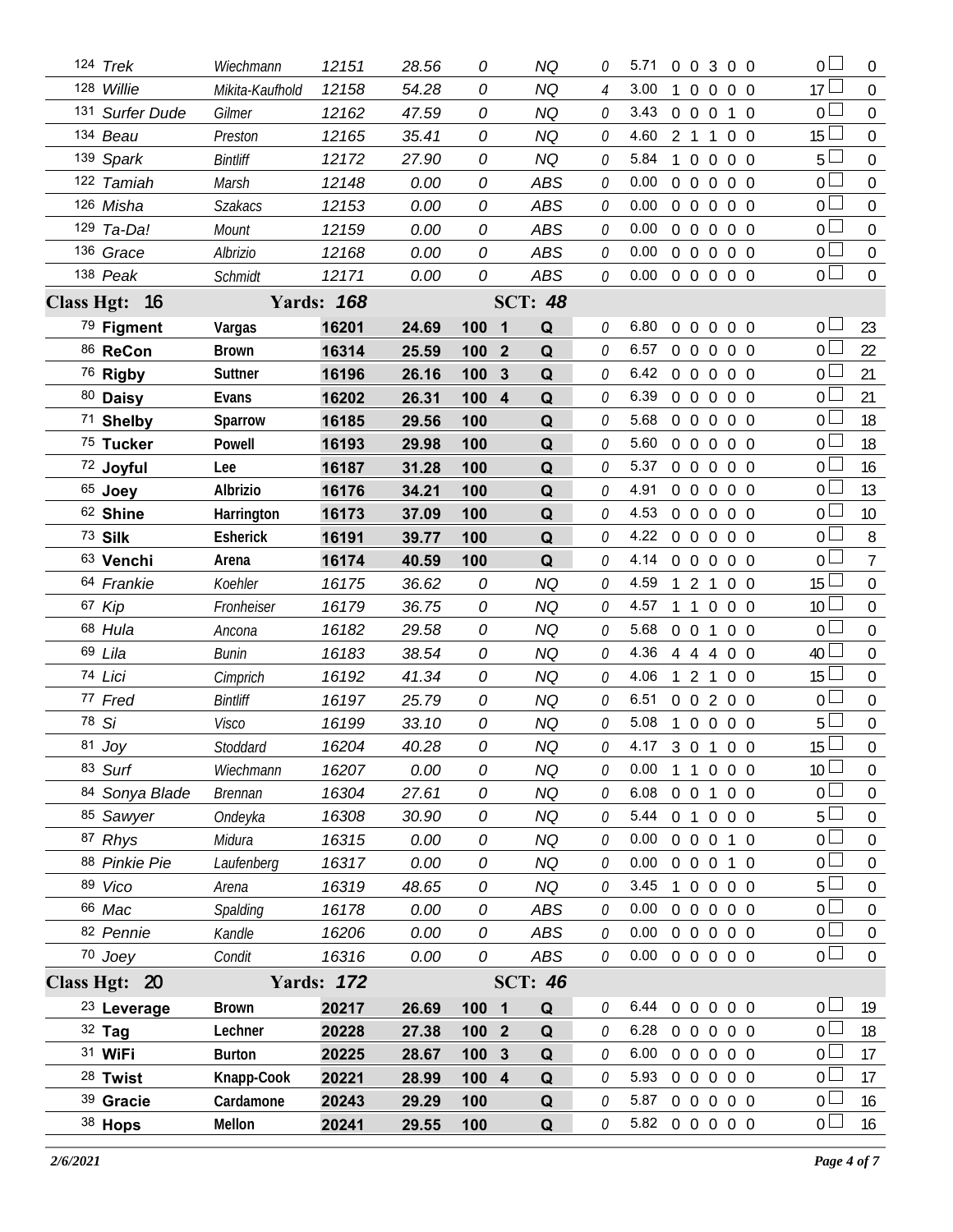| 37 O'Neill              | Keeshen           | 20240             | 29.79 | 100     | Q              | 0  | 5.77                       |                | $0\quad 0\quad 0$ |                | $0\quad 0$ | 0 l             | 16               |
|-------------------------|-------------------|-------------------|-------|---------|----------------|----|----------------------------|----------------|-------------------|----------------|------------|-----------------|------------------|
| <sup>20</sup> Hobby     | Zink              | 20213             | 31.14 | 100     | Q              | 0  | 5.52                       | $\overline{0}$ | $\overline{0}$    | $\overline{0}$ | $0\quad 0$ | 0 <sup>1</sup>  | 14               |
| 50 Juniper              | Knapp-Cook        | 20337             | 32.40 | 100     | Q              | 0  | 5.31                       |                | $0\quad 0\quad 0$ |                | $0\quad 0$ | $\overline{0}$  | 13               |
| 42 Champ                | Marden            | 20247             | 32.77 | 100     | Q              | 0  | 5.25                       |                | $0\quad 0\quad 0$ |                | $0\quad 0$ | 0 <sub>0</sub>  | 13               |
| 34 Oskar                | Patrick           | 20231             | 32.86 | 100     | Q              | 0  | 5.23                       |                | $0\quad 0$        | $\overline{0}$ | $0\quad 0$ | 0 L             | 13               |
| 41 Byron                | Ulrichsen         | 20246             | 33.09 | 100     | Q              | 0  | 5.20                       | $\overline{0}$ |                   |                | 0 0 0 0    | 0 <sub>0</sub>  | 12               |
| 35 T Rex                | <b>Masters</b>    | 20232             | 34.43 | 100     | Q              | 0  | 5.00                       |                | $0\quad 0$        | $\overline{0}$ | $0\quad 0$ | 0 <sub>l</sub>  | 11               |
| 26 Phil                 | Salerno           | 20219             | 35.95 | 100     | Q              | 0  | 4.78                       | $\overline{0}$ | $0\quad 0$        |                | $0\quad 0$ | 0 <sub>0</sub>  | 10               |
| 30 Ruby                 | Merkel            | 20223             | 46.36 | 100     | Q              | 0  | 3.71                       |                | $0\quad 0\quad 0$ |                | $0\quad 0$ | 0 <sub>0</sub>  | $\mathbf 0$      |
| 17 Ghost                | Patrick           | 20208             | 36.23 | 0       | <b>NQ</b>      | 0  | 4.75                       | 1              | $\overline{1}$    | $\mathbf{1}$   | $0\quad 0$ | 10 <sup>2</sup> | $\mathbf 0$      |
| 18 Regan                | Jahn              | 20209             | 46.76 | 0       | <b>NQ</b>      | 0  | 3.68                       |                | $2 \t1 \t1$       |                | $0\quad 0$ | 15              | $\mathbf 0$      |
| <sup>19</sup> Cadence   | <b>McLoughlin</b> | 20212             | 38.92 | 0       | <b>NQ</b>      | 0  | 4.42                       | $\overline{1}$ | $\overline{0}$    | $\mathbf{1}$   | $0\quad 0$ | 5 <sub>1</sub>  | $\mathbf 0$      |
| 21 Mackenzie            | Sullivan          | 20214             | 0.00  | 0       | <b>NQ</b>      | 0  | 0.00                       |                | $0\quad 0\quad 0$ |                | $1\quad0$  | 0 <sub>l</sub>  | $\mathbf 0$      |
| 22 Trixie               | Parrett           | 20215             | 35.09 | 0       | <b>NQ</b>      | 0  | 4.90                       |                | $0$ 1 $0$         |                | $0\quad 0$ | 5 <sub>1</sub>  | $\mathbf 0$      |
| 27 Blitz                | Aldrich           | 20220             | 29.94 | 0       | <b>NQ</b>      | 0  | 5.74                       |                | $1\quad1$         | $\mathbf{1}$   | $0\quad 0$ | 10 <sup>°</sup> | $\mathbf 0$      |
| <sup>29</sup> Gremlin   | <b>Bridgwood</b>  | 20222             | 0.00  | 0       | <b>NQ</b>      | 0  | 0.00                       |                | $0\quad 0\quad 0$ |                | $1\quad$ 0 | 0 <sub>0</sub>  | $\mathbf 0$      |
| 33 Indiana Bones Rooney |                   | 20230             | 54.71 | 0       | <b>NQ</b>      | 8  | 3.14                       |                |                   |                | 4 0 2 0 0  | 44              | $\mathbf 0$      |
| <sup>25</sup> Dozer     | Thompson          | 20233             | 36.78 | 0       | <b>NQ</b>      | 0  | 4.68                       |                | $0 \t0 \t1$       |                | $0\quad 0$ | 0 <sub>0</sub>  | $\mathbf 0$      |
| 36 Dynamo               | Mount             | 20235             | 27.51 | 0       | <b>NQ</b>      | 0  | 6.25                       |                | 1 1               | 3              | $0\quad 0$ | 10 <sup>1</sup> | $\mathbf 0$      |
| 40 Rona                 | Schowalter        | 20245             | 41.07 | 0       | <b>NQ</b>      | 0  | 4.19                       |                | $\overline{1}$    | $\mathbf{1}$   | $0\quad 0$ | 10 <sup>L</sup> | $\mathbf 0$      |
| 43 A.V.                 | <b>Bridgwood</b>  | 20248             | 0.00  | 0       | <b>NQ</b>      | 0  | 0.00                       |                | $0\quad 0\quad 0$ |                | $1\quad0$  | 0 <sub>0</sub>  | $\mathbf 0$      |
| 44 Sky                  | Patrick           | 20249             | 33.63 | 0       | <b>NQ</b>      | 0  | 5.11                       | $\mathbf{1}$   | $\overline{0}$    | $\mathbf{1}$   | $0\quad 0$ | 5 <sub>1</sub>  | $\mathbf 0$      |
| 45 Flirt                | Nally             | 20251             | 0.00  | 0       | <b>NQ</b>      | 0  | 0.00                       |                | $0\quad 0\quad 0$ |                | $1\quad0$  | 0 <sub>0</sub>  | $0\,$            |
| 46 Asher                | Scagnelli         | 20254             | 0.00  | 0       | <b>NQ</b>      | 0  | 0.00                       |                | $0\quad 0\quad 0$ |                | $1\quad0$  | 0 <sup>1</sup>  | $\mathbf 0$      |
| 47 Cricket              | Shoemaker         | 20320             | 32.84 | 0       | <b>NQ</b>      | 0  | 5.24                       |                | 1 1               | $\mathbf{1}$   | $0\quad 0$ | 10 <sup>2</sup> | $\boldsymbol{0}$ |
| 48 InFrared             | <b>Kimmel</b>     | 20326             | 37.91 | 0       | <b>NQ</b>      | 0  | 4.54                       | 1              |                   |                | 0300       | 5 <sub>1</sub>  | $\mathbf 0$      |
| 49 Ben                  | Kramer            | 20329             | 67.04 | 0       | <b>NQ</b>      | 21 | 2.57                       |                | 4 1 0             |                | $0\quad 0$ | 88              | $0\,$            |
| 24 Smartie Pantz Owen   |                   | 20218             | 0.00  | 0       | ABS            | 0  | $0.00 \t0 \t0 \t0 \t0 \t0$ |                |                   |                |            | 0 <sup>1</sup>  | $\mathbf 0$      |
| Class Hgt: 24           |                   | <b>Yards: 172</b> |       |         | <b>SCT: 48</b> |    |                            |                |                   |                |            |                 |                  |
| <sup>14</sup> Shambhu   | <b>Thorpe</b>     | 24270             | 29.50 | $100$ 1 | $\Omega$       | 0  | 5.83 0 0 0 0 0             |                |                   |                |            | 0 <sup>1</sup>  | 18               |
| <sup>9</sup> Shae       | Merritt           | 24264             | 29.76 | 100 2   | Q              | O  | 5.78                       |                |                   |                | 0 0 0 0 0  | 0 L             | 18               |
| <sup>5</sup> Banter     | Hooper            | 24259             | 31.56 | 100 3   | Q              | O  | 5.45                       |                |                   |                | 00000      | 0 <sup>1</sup>  | 16               |
| <sup>3</sup> Kai        | <b>Thorpe</b>     | 24256             | 34.31 | 100 4   | Q              | 0  | 5.01                       |                |                   |                | 0 0 0 0 0  | 0 L             | 13               |
| $13$ Doc                | <b>McIlhenny</b>  | 24265             | 35.41 | 100     | Q              | 0  | 4.86                       |                |                   |                | 0 0 0 0 0  | 0 <sup>1</sup>  | 12               |
| <sup>2</sup> Dublin     | McIlhenny         | 24258             | 62.02 | 0       | <b>NQ</b>      | 14 | 2.77                       |                |                   |                | 3 2 1 0 0  | 67              | $\boldsymbol{0}$ |
| <sup>6</sup> Topper     | Shoemaker         | 24261             | 29.93 | 0       | <b>NQ</b>      | 0  | 5.75                       |                | 1 1 1             |                | $0\quad 0$ | 10 <sup>L</sup> | $\boldsymbol{0}$ |
| 7 Rhyze                 | Turner            | 24262             | 0.00  | 0       | <b>NQ</b>      | 0  | 0.00                       |                | $0\quad 0\quad 0$ |                | $1\quad0$  | 0 <sub>0</sub>  | $\boldsymbol{0}$ |
| 8 Joseph                | Koziatek          | 24263             | 32.26 | 0       | <b>NQ</b>      | 0  | 5.33                       |                |                   |                | 0 0 0 0    | 5 <sup>1</sup>  | $\boldsymbol{0}$ |
| 11 Heaven               | Fitzgerald        | 24269             | 38.86 | 0       | <b>NQ</b>      | 0  | 4.43 0 0 1 0 0             |                |                   |                |            | 0 <sub>0</sub>  | $\mathbf 0$      |
| 12 Declan               | Solakian          | 24271             | 40.52 | 0       | <b>NQ</b>      | 0  | 4.24                       |                |                   |                | 1 1 2 0 0  | 10 <sup>L</sup> | $\boldsymbol{0}$ |
| 4 Hunter                | Pactwa            | 24257             | 0.00  | 0       | ABS            | 0  | $0.00 \t0 \t0 \t0 \t0 \t0$ |                |                   |                |            | 0 <sub>0</sub>  | $0\,$            |
| 10 Waze                 | Owen              | 24266             | 0.00  | 0       | ABS            | 0  | $0.00 \t0 \t0 \t0 \t0 \t0$ |                |                   |                |            | 0 <sub>0</sub>  | $\overline{0}$   |
| Class Hgt: 24C          |                   | <b>Yards: 172</b> |       |         | <b>SCT: 46</b> |    |                            |                |                   |                |            |                 |                  |
| <sup>1</sup> Chick      | Mosner            | 24C273            | 0.00  | 0       | ABS            | 0  | $0.00 \t0 \t0 \t0 \t0 \t0$ |                |                   |                |            | 0 <sub>0</sub>  | $\overline{0}$   |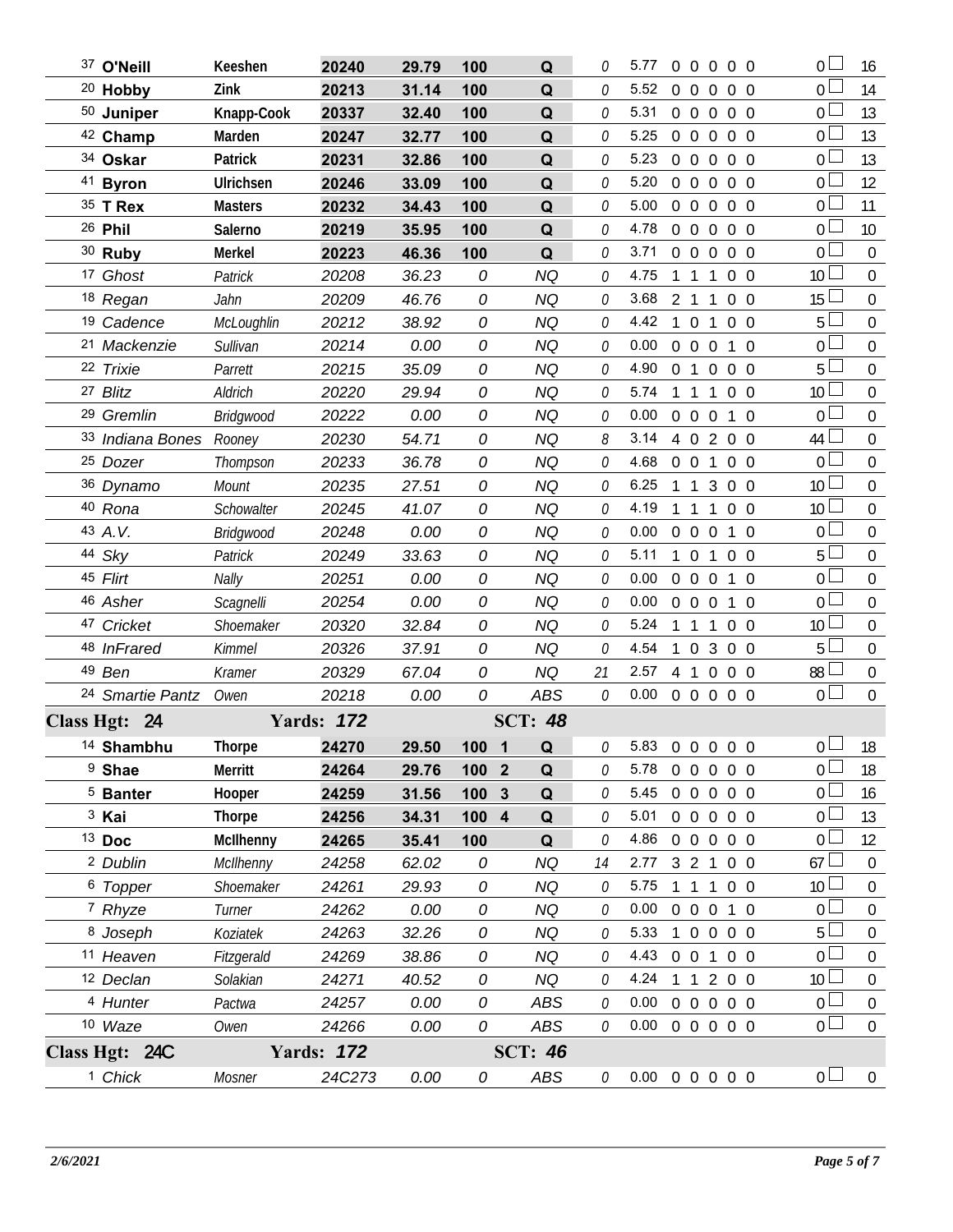| <b>SAT-6 JWW</b>            |             |                   | <b>NOV P</b>  |                       |                 |         |                            |              |                   |                |                |                 |                                    |
|-----------------------------|-------------|-------------------|---------------|-----------------------|-----------------|---------|----------------------------|--------------|-------------------|----------------|----------------|-----------------|------------------------------------|
| Call Name<br>R <sub>0</sub> | Handler     | Armband           | Time          | Score                 | Place/Qualified | Sec Ovr | <b>YPS</b>                 |              |                   | R W F E T      |                | <b>Total F</b>  | Tie MachPts                        |
| Class Hgt: 04               |             | <b>Yards: 134</b> |               |                       | <b>SCT: 63</b>  |         |                            |              |                   |                |                |                 |                                    |
| <sup>19</sup> Jasmine       | Scheiner    | 04024             | 38.08         | $100$ 1               | Q               | 0       | 3.52                       |              |                   | 0 0 0 0 0      |                |                 | 0 <sup>1</sup><br>$\overline{0}$   |
| 18 Evie                     | Campbhell   | 04023             | 58.29         | 0                     | <b>NQ</b>       | 0       | 2.30                       |              | 2 <sub>1</sub>    | $\overline{2}$ | $0\quad 0$     | 15 <sup>1</sup> | 0                                  |
| 20 Harry                    | Campbhell   | 04025             | 0.00          | 0                     | <b>NQ</b>       | 0       | 0.00                       |              |                   | 0 0 0 1 0      |                |                 | 0 <sup>1</sup><br>$\mathbf{0}$     |
| Class Hgt: 12               |             | <b>Yards: 136</b> |               |                       | <b>SCT: 54</b>  |         |                            |              |                   |                |                |                 |                                    |
| 16 Lucy                     | Donahue     | 12026             | 0.00          | 0                     | <b>ABS</b>      | 0       | $0.00 \t0 \t0 \t0 \t0 \t0$ |              |                   |                |                |                 | $0-$<br>$\overline{0}$             |
| Class Hgt: 16               |             | <b>Yards: 138</b> |               |                       | <b>SCT: 51</b>  |         |                            |              |                   |                |                |                 |                                    |
| 13 Kel                      | Falk        | 16027             | 0.00          | 0                     | <b>NQ</b>       | 0       | $0.00 \t0 \t0 \t0 \t1 \t0$ |              |                   |                |                |                 | 0 <sub>0</sub><br>$\boldsymbol{0}$ |
| Class Hgt: 20               |             | <b>Yards: 138</b> |               |                       | <b>SCT: 54</b>  |         |                            |              |                   |                |                |                 |                                    |
| $10$ Nash                   | Fleming     | 20044             | 21.32         | 1001                  | Q               | 0       | 6.47                       |              |                   | 0 0 0 0 0      |                |                 | 0 <sub>0</sub><br>$\mathbf 0$      |
| <sup>9</sup> Ace            | Capobiarico | 20032             | 21.46         | 0                     | <b>NQ</b>       | 0       | 6.43                       |              | $0 \t0 \t1$       |                | $0\quad 0$     |                 | $\overline{0}$<br>$\mathbf 0$      |
| 7 Elphie                    | Freedman    | 20030             | 0.00          | 0                     | ABS             | 0       | 0.00                       |              | $0\quad 0\quad 0$ |                | $0\quad 0$     | 0 l             | 0                                  |
| 8 GaBoing!                  | Diaz        | 20031             | 0.00          | 0                     | ABS             | 0       | 0.00                       |              |                   | 00000          |                |                 | 0 <sup>2</sup><br>$\mathbf{0}$     |
| SAT-6                       | <b>JWW</b>  |                   | <b>OPEN P</b> |                       |                 |         |                            |              |                   |                |                |                 |                                    |
| Call Name<br>RO.            | Handler     | Armband           | Time          | Score                 | Place/Qualified | Sec Ovr | <b>YPS</b>                 |              |                   | R W F E T      |                | <b>Total F</b>  | Tie MachPts                        |
| Class Hgt: 16               |             | <b>Yards: 152</b> |               |                       | <b>SCT: 48</b>  |         |                            |              |                   |                |                |                 |                                    |
| 25 Rif                      | Powers      | 16028             | 40.74         | $100$ 1               | Q               | 0       | 3.73                       | $\mathbf{0}$ |                   | $0\ 0\ 0\ 0$   |                |                 | 0 <sup>1</sup><br>$\overline{0}$   |
| 22 Scarlet                  | Bruton      | 16005             | 0.00          | 0                     | <b>NQ</b>       | 0       | 0.00                       |              | $0\quad 0\quad 0$ |                | 1 0            | 0 <sup>1</sup>  | 0                                  |
| 23 Ollie                    | Whittemore  | 16006             | 51.04         | 0                     | <b>NQ</b>       | 3       | 2.98                       |              |                   | 4 1 0 0 0      |                | $31 \perp$      | $\boldsymbol{0}$                   |
| 24 Malcolm                  | Weiss       | 16007             | 0.00          | 0                     | ABS             | 0       | 0.00                       |              |                   | 0 0 0 0 0      |                |                 | 0 <sup>1</sup><br>$\mathbf 0$      |
| Class Hgt: 20               |             | <b>Yards: 152</b> |               |                       | <b>SCT: 51</b>  |         |                            |              |                   |                |                |                 |                                    |
| 14 Zooka                    | Ambrogi     | 20008             | 39.18         | 0                     | NQ              | 0       | 3.88                       |              | 2 <sub>1</sub>    | 1              | 0 <sub>0</sub> | $15 \perp$      | $\mathbf 0$                        |
| 15 Bosco                    | Gudath      | 20029             | 0.00          | 0                     | ABS             | 0       | 0.00                       |              | $0\quad 0\quad 0$ |                | $0\quad 0$     |                 | 0 <sub>0</sub><br>$\bf{0}$         |
| 16 Gunner                   | Lyons       | 20282             | 0.00          | 0                     | ABS             | 0       | 0.00                       |              |                   | 0 0 0 0 0      |                |                 | 0 <sup>1</sup><br>$\boldsymbol{0}$ |
| SAT-6                       | <b>JWW</b>  | EX P              |               |                       |                 |         |                            |              |                   |                |                |                 |                                    |
| <b>Call Name</b><br>RO.     | Handler     | Armband           | Time          | Score                 | Place/Qualified | Sec Ovr | <b>YPS</b>                 |              |                   | R W F E T      |                | <b>Total F</b>  | Tie MachPts                        |
| Class Hgt: 04               |             | <b>Yards: 163</b> |               |                       | <b>SCT: 58</b>  |         |                            |              |                   |                |                |                 |                                    |
| 194 Robin                   | Gagliardi   | 04275             | 0.00          | 0                     | NQ              | 0       | $0.00 \t0 \t0 \t0 \t1 \t0$ |              |                   |                |                |                 | 0 <sup>1</sup><br>$\overline{0}$   |
| Class Hgt: 16               |             | <b>Yards: 172</b> |               |                       | <b>SCT: 51</b>  |         |                            |              |                   |                |                |                 |                                    |
| 110 Chico                   | Henderson   | 16278             | 41.82         | 0                     | <b>NQ</b>       | 0       | 4.11 1 0 0 0 0             |              |                   |                |                |                 | $5 -$<br>$\bf{0}$                  |
| SAT-6                       | <b>JWW</b>  |                   | <b>MAS P</b>  |                       |                 |         |                            |              |                   |                |                |                 |                                    |
| <b>Call Name</b><br>RO.     | Handler     | Armband           | Time          | Score Place/Qualified |                 | Sec Ovr | <b>YPS</b>                 |              |                   | R W F E T      |                | <b>Total F</b>  | Tie MachPts                        |
| Class Hgt: 04               |             | <b>Yards: 163</b> |               |                       | <b>SCT: 58</b>  |         |                            |              |                   |                |                |                 |                                    |
| 193 CC                      | Masch       | 04065             | 31.14         | 100 1                 | Q               | 0       | 5.23                       |              |                   | 0 0 0 0 0      |                |                 | 0 <sup>2</sup><br>26               |
| 191 Mo                      | Krivanich   | 04064             | 34.15         | 100 2                 | Q               | 0       | 4.77                       |              |                   | 0 0 0 0 0      |                |                 | 0 <sup>2</sup><br>23               |
| 189 Judy Judy               | Gilmer      | 04060             | 35.96         | 100 3                 | Q               | 0       | 4.53                       |              |                   | 0 0 0 0 0      |                | 0 L             | 22                                 |
| 192 Poppy                   | Kravetz     | 04066             | 41.68         | 100 4                 | Q               | 0       | 3.91                       |              |                   | 0 0 0 0 0      |                |                 | 0 <sub>0</sub><br>16               |
| 187 <b>Bug</b>              | Kravetz     | 04061             | 45.13         | 100                   | Q               | 0       | 3.61                       |              |                   | 0 0 0 0 0      |                | 0 <sup>1</sup>  | 12                                 |
| 188 Geddy Lee               | Masch       | 04062             | 44.86         | 0                     | <b>NQ</b>       | 0       | 3.63 2 2 2 0 0             |              |                   |                |                | 20 <sup>2</sup> | $\overline{0}$                     |